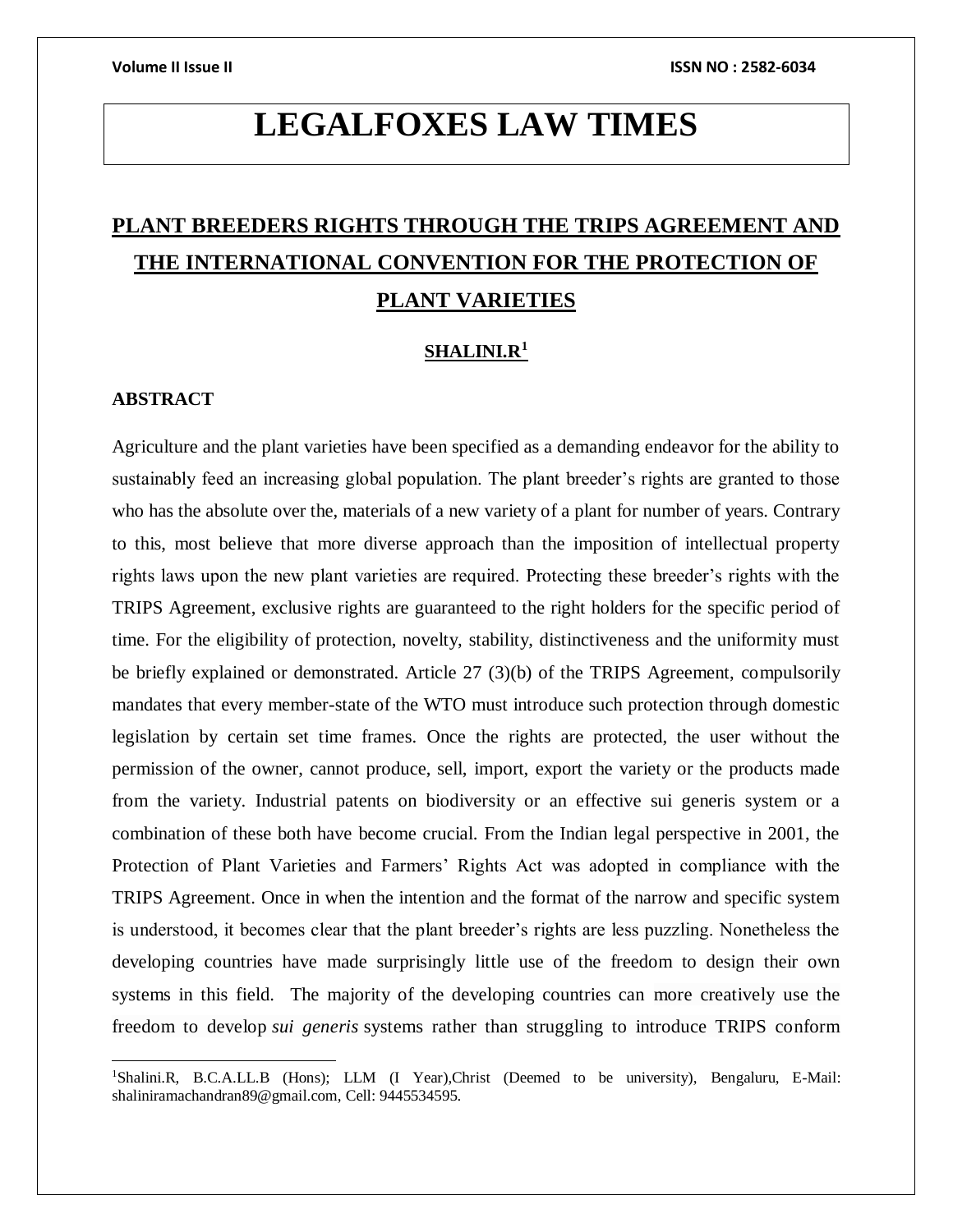'limited exceptions' to patent protection for plant varieties. This also includes the latest UPOV Act which does not address farmer seed savings which is the choice left to individual countries, with virtually all countries choosing to allow seed saving. This paper tends to explain what plant breeders' rights are by describing the organization and function of the plant breeders' rights system in TRIPS Agreement and the International Convention for the Protection of Plant Varieties (UPOV).

Key words: International Convention for the Protection of Plant Varieties (UPOV), developing nations, TRIPS Agreement, sui generis, WTO.

### **INTRODUCTION**

Looking from the traditional past, the plants are surviving as the long established methods to engender the new and unique plant varieties. A breeder is the person firstly, a person who breeds a plant variety, or discovers and develops a variety, secondly, the person who is the employer of the aforementioned person, or thirdly, the successor in title of the first or second aforementioned person. The term "person" held here accepts both the physical and the legal persons and also refers to one or more persons<sup>2</sup>. Restriction on who can become a breeder is not mentioned under the UPOV Convention. From this, a breeder can be, an amateur gardener, a scientist, an enterprise specialized in plant breeding, or a plant breeding institute. A breeder can also be called as a person who breeds a plant and comes upon and develops a new plant variety and can seek protection for new plant varieties by applying for a Granting Protection for a Plant Variety<sup>3</sup>. The lowest rank of a botanical taxon which is of a plant group is a plant variety. In comparison with industrialized countries, a substantial sector of small-holders and traditional agriculturalists is involved in developing countries which have led to the substantial share of GDP.Even though Convention on Biological Diversity and the Trade Related Aspects of Intellectual Property Rights had brought two streams into the field of agriculture in respect of agro biodiversity, our great traditionalists have identified what were the first persons who were the reason for the birth of patents. A new plant variety was not granted with the patent as in accordance with the intellectual property, nonetheless it was an improvement of the prior plant which was the result

 $\overline{a}$ 

 $2$ Article 1(iv) of the 1991 Act of the UPOV Convention 1961.

<sup>&</sup>lt;sup>3</sup>Kloppenburg, Jack (2014-11-02). "Re-purposing the master's tools: the open source seed initiative and the struggle for seed sovereignty.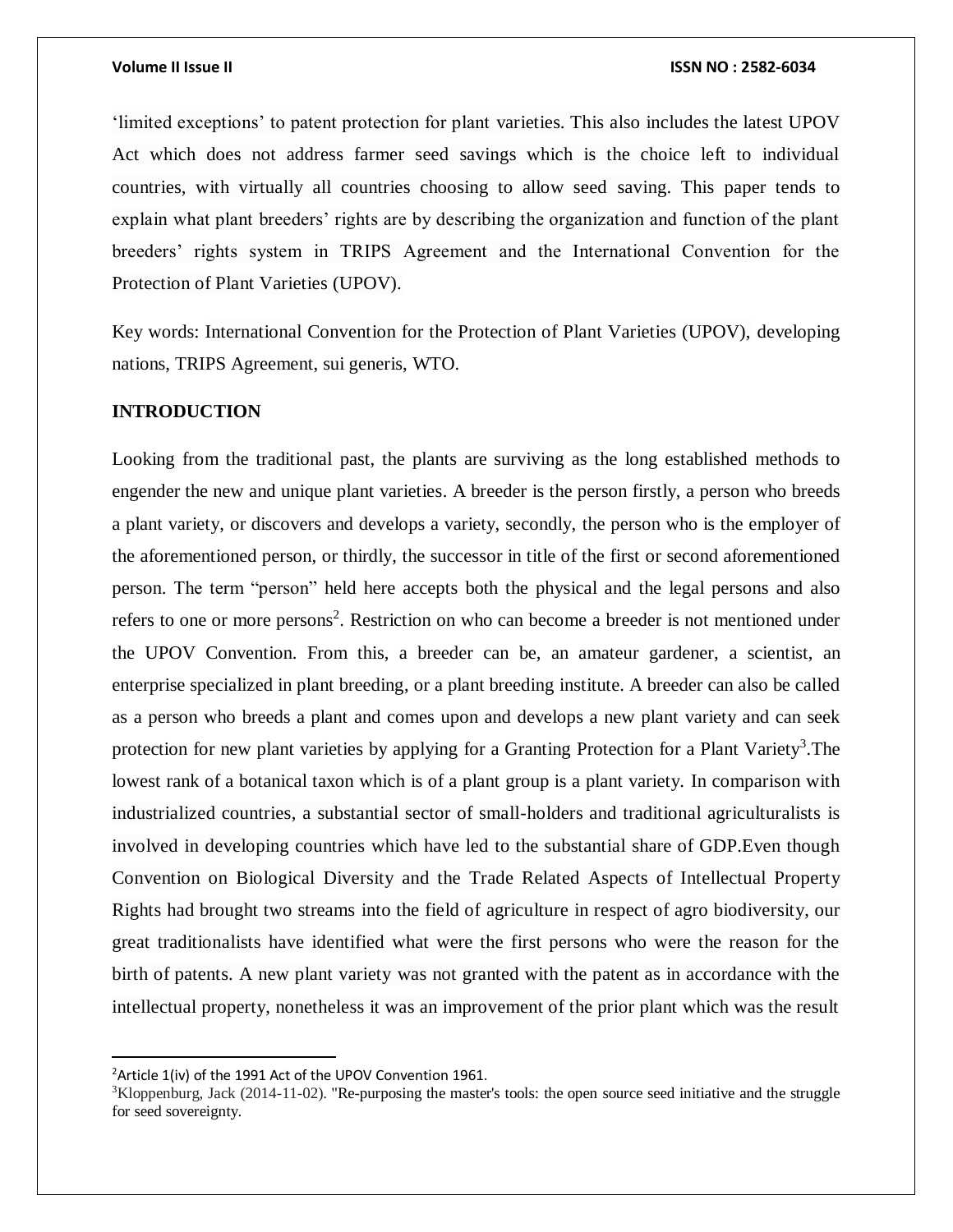of the nature than as an invention which was scientific in nature<sup>4</sup>. The International Convention for the Protection of New Varieties of Plants (UPOV), an international treaty was given birth for the plant breeders. The French acronym of the UPOV is 'Union international pour la protection des obtentions végétales'. This international treaty was first adopted in 1961. The plant breeders right (PBR) was one of the forms of the intellectual property brought by the UPOV. Nonetheless the plant breeder's rights were recognized in the TRIPS Agreement. The circumstances have changed, on introducing the plant breeders rights to the TRIPS Agreement since it was considered as one of the methods to satisfy the same<sup>5</sup>. The TRIPS Agreement was ratified in India in January  $1<sup>st</sup>$  2005. With the effect of the TRIPS Agreement being ratified by India, the Protection of Plant Varieties and Farmers Rights Act, 2001 was enacted, through which the grant as given for the farmers for a term or period of 25 years. There are three ways of granting protection to the plant varieties, which is being followed by at most all over the world, by different countries. The three ways are as follows<sup>6</sup>:

- 1. By granting patents
- 2. By providing

 $\overline{a}$ 

- 3. Effective sui generis system
- 4. By any combination of patents and sui generis system

### **NEED FOR PROTECTION OF PLANT BREEDER'S RIGHTS**

The improvement in the agricultural industry leads to the betterment of the nation. Subsequently, the immense growth and the progress of the improved varieties or the new plant varieties from the origin plantshave been significantly seen in the variousparts of the world. From this it is evident, that and effective apparatus or structure has to be brought for the protection for the new plant varieties.These improvements in plant varieties not only benefit the breeders but also the society as a whole.The life term of a plant breeding is long and expensive too. But reproducing the plant into a new variety is quite fast and easier than the former. But the thinking process over the new variety of the plant changes greatly atop the time withuttermost transient in nature. The

<sup>4</sup> 2 Shiva, V., 1994. Farmers Rights and the Convention of Biological Diversity. In: Bio Diplomacy-Genetic Resources and International Relations. Sanchez, V. and C. Juma (Eds.). African Centre for Technology Studies, Nairobi, Kenya, pp: 107

<sup>5</sup> Rangnekar, D., 2000. Intellectual Property Rights and Agriculture: An Analysis of the Economic Impact of Plant Breeder's Rights. London, Action aid UK., pp: 58

<sup>6</sup> Dr. Chidananda Reddy S. Patil, (2005), "Plant Breeders Rights"in Kare Law Journal, November.p.53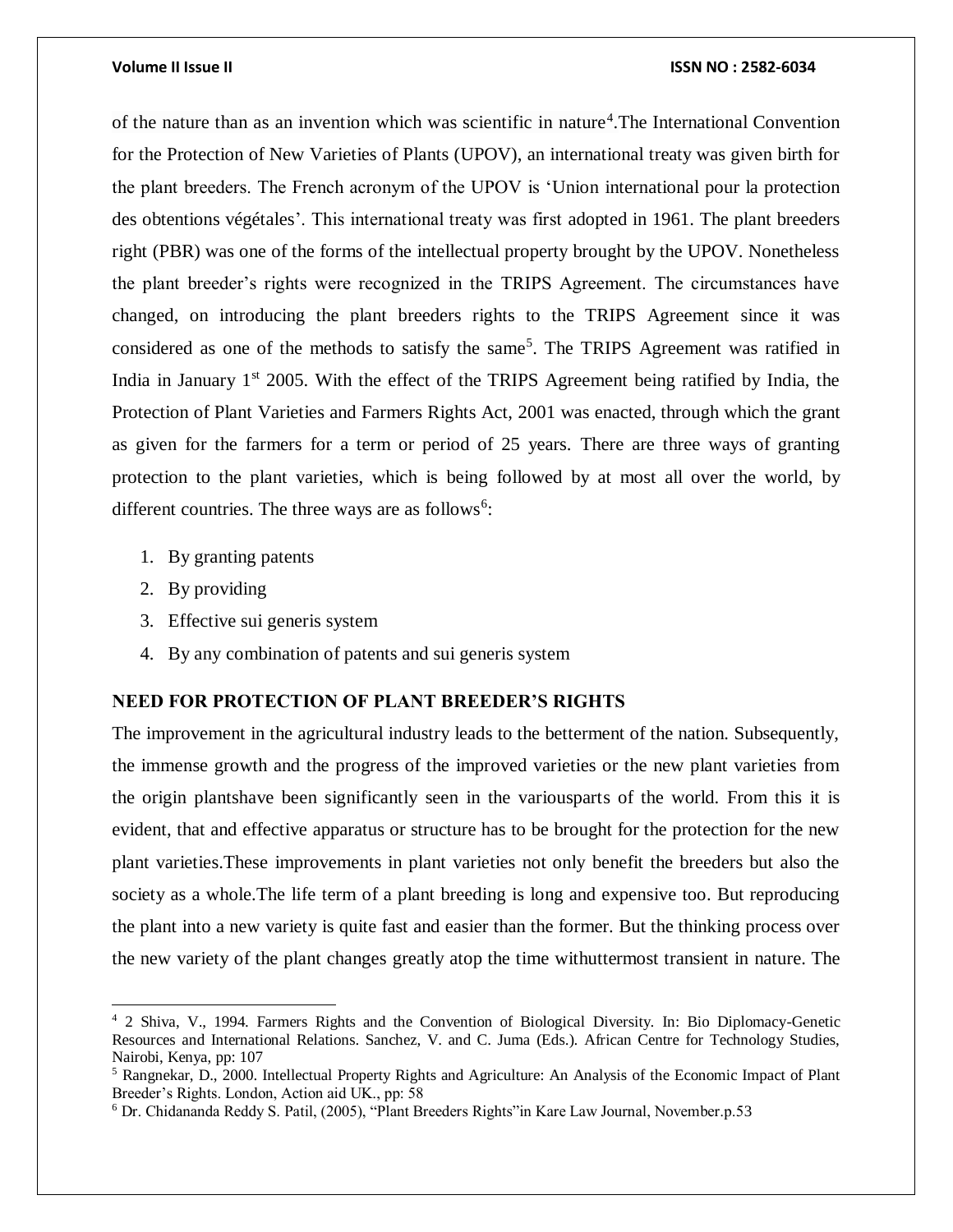$\overline{a}$ 

contributors and the partisans have said that this form of diversity must be taken along with the intellectual property rights laws. They took this perspective for the effective protection of the plant breeder's rights<sup>7</sup>. A breeder can get exclusive rights from right to producefor sale, right to sell propagating material and the right to prevent others from using plant variety without permission through registering his new plant variety.

These are theclassification ofvarieties in plants:

- 1. **New Variety:** A variety can be called as anew variety, if it confirms to the criteria for novelty, distinctiveness, uniformity and stability.
- 2. **Extant variety:** A variety is called as anextant variety if it confirms to the criteria for distinctiveness, uniformity and stability. From this it is evident that, novelty cannot be considered for the protection of plant varieties. Under Section 2 (j) (iii) and (iv) of the Farmer's Right Act in India defines extant variety as any variety "which is in public domain or about which there is a common knowledge".
- 3. **Farmers' Variety:** Under section 2 (l) of theFarmer's Right Act in India, farmers variety means a variety "which has been traditionally cultivated and evolved by the farmers in their fields".

## **TRADE RELATED ASPECTS OF INTELLECTUAL PROPERTY RIGHTS (TRIPS)- THE BACKGROUND OF PLANT BREEDER'S RIGHTS**

The TRIPS Agreement acknowledges the trademarks, patent, copyright, industrial designs as intellectual propertieson a condition that they are new which also involves an inventive step and capable of industrial application<sup>8</sup>. The objective of this TRIPS Agreement is to protect and enforce the Intellectual Property Rights and to contribute the sameto balance the rights and obligations andfor the promotion of technological innovation for the social and economic welfare.Plant Breeders Rights (PBR) is not oneamong the various rights mentioned in the TRIPS Agreement. Nonetheless the Plant Breeders Rights have been discussed as an Intellectual Property Right under the TRIPS Agreement. As a matter of fact, TRIPS Agreement has given large space for thePlant Breeders Rights when dealing the Patent right.

<sup>7</sup>Smith, Stephen; Lence, Sergio; Hayes, Dermot; Alston, Julian; Corona, Eloy (2016-07-08). "Elements of Intellectual Property Protection in Plant Breeding and Biotechnology: Interactions and Outcomes". <sup>8</sup> Article 27 of TRIPS Agreement.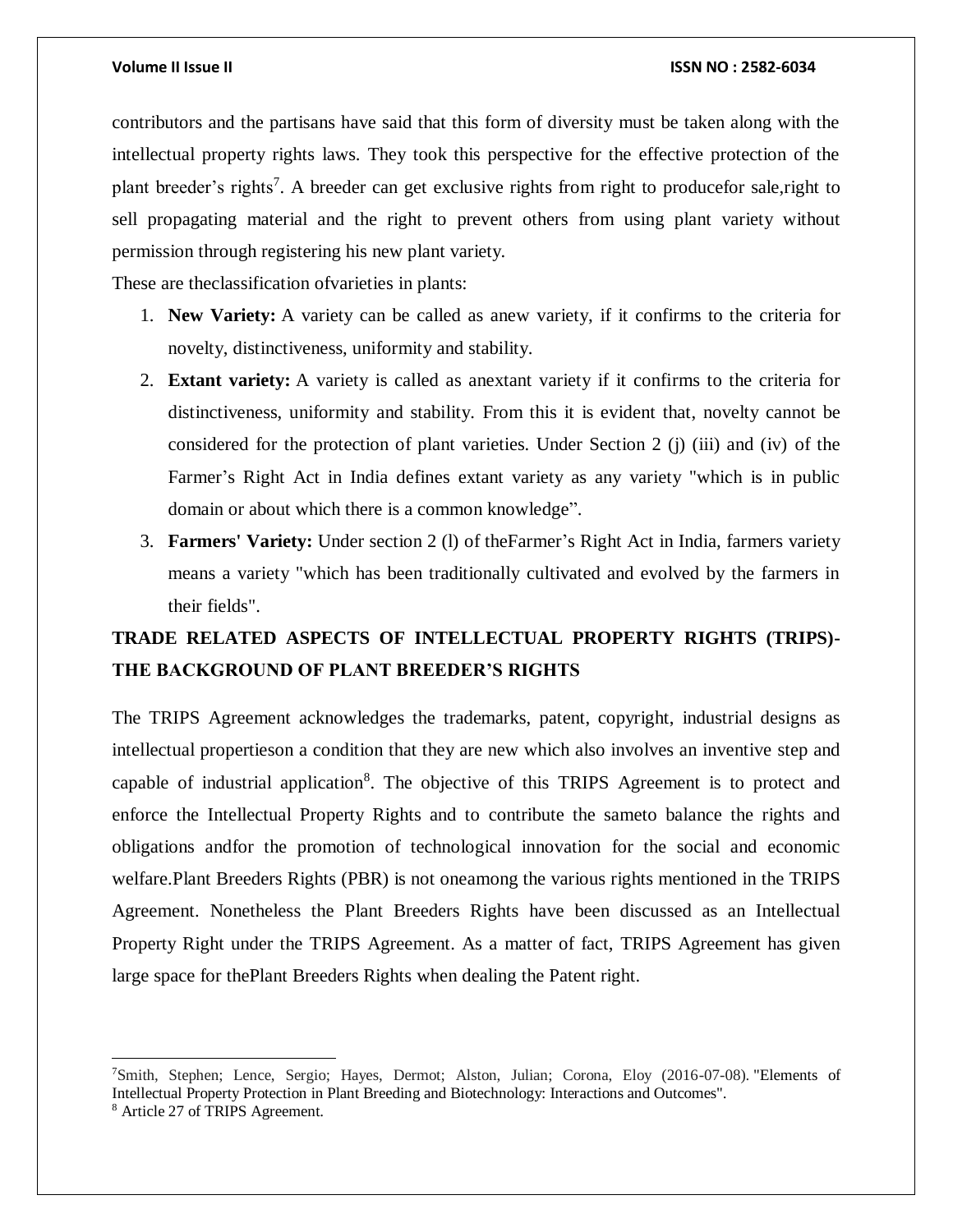As per TRIP Agreement, the member states shall provide for patent rights for all disclosed inventions, whether products or processes<sup>9</sup> and in all fields of technology with the exclusions<sup>10</sup>, subject to the conditions that they are new, non-obvious and useful. Article 27(3) allows parties to exclude from patentability the following:

- 1. Diagnostic, therapeutic and surgical methods for treatment of humans or animals, and
- 2. Plants and animals other than microorganisms, and essentially biological processes for the production of plants or animals other than non-biological and micro-biological processes. So, an examination of the various dimensions of patent right as given in TRIPS is necessary to find out that space.Thus, the provisions of TRIPS can have adverse effects on the farmers' rights. However, an analysis of the entire WTO agreements in general and TRIPS will prove otherwise at least theoretically. PBR under the TRIPS Agreement is a component of the World Trade Organization (WTO). Signatories of WTO are committed to comply with the TRIPS requirements of a harmonized minimum level of IP rights protection. However, members are also required to provide protection to plant varieties either by patents or an effective sui generis system or any combination thereof. Nevertheless, the TRIPs do not elaborate sui generis system for the protection of plant varieties. It is obvious that such protection should meet de minimum requirements essential for an IP protection

#### **ELIGIBILITY CRITERIA FOR PLANT VARIETIES PROTECTION**

#### 1. **Novelty:**

It is acriterion where the plant varieties have not been disposed of earlier with or without the consent of the plant breeder. But if the propagating material or the harvested material of such variety has not been disposed of nor sold inside or outside India earlier to one year, in the case of trees or vines earlier to six years, in case earlier than four years before the date of filing such application, then is can be considered as novel<sup>11</sup>.

### 2. **Distinctness:**

 $\overline{a}$ 

It is a criterion where the plant variety must be distinguishableclearly under the common knowledge from the other plant varieties at the time of filing of the application. A variety which

<sup>&</sup>lt;sup>9</sup> Article 27(1) of TRIPS Agreement.

<sup>10</sup> Article 27(3) of TRIPS Agreement

<sup>&</sup>lt;sup>11</sup> Verkey, E., 2007. Law of Plant Varieties Protection. Allahabad, Eastern Book Company, 13.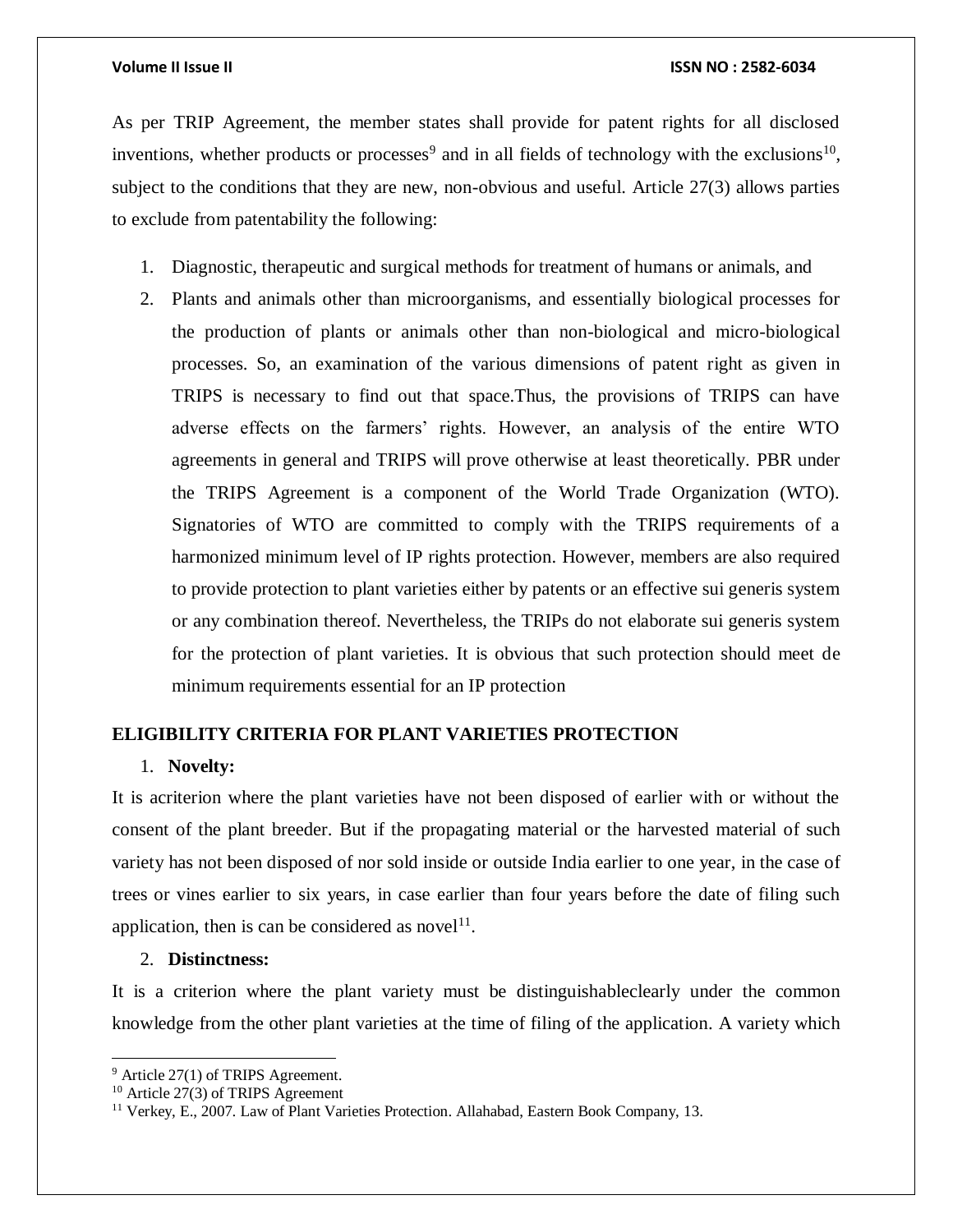does not distinguishes it from the other variety then it does not deem to pass the criteria of distinctiveness $^{12}$ .

#### 3. **Uniformity:**

It is a criterion where the plant variety is abundantly uniform in its own essential characteristics.The variety to pass the test of uniformity, it must have been subject to the variation that may be expected from particular features of its own propagation.

#### 4. **Stability:**

It is a criterion where the relevant characteristics of the plant variety remain uninterrupted even after repeated and several propagations or during a particular cycle of propagation or at the end of each of such cycle.

### 5. **Denomination:**

 $\overline{\phantom{a}}$ 

A distinguishing name or identification for the plant varietyis called as denomination. It is a criterion where the breeder of the new variety should propose a suitable and appropriate denomination as its generic designation for its approval.

#### **INTERNATIONAL CONVENTION FOR THE PROTECTION OF PLANT VARIETIES**

Prior to the birth of the TRIPs Agreement, a sui generis system for protection of new plant varieties were available under UPOV (The International Convention for the Protection of New Varieties of Plants).As discussed earlier the UPOV Convention, 1961 was entered into force during 1968 and was subsequently revised during the years 1972, 1978 and 1991. At present, the International Convention for the Protection of New Varieties of Plants(UPOV) has 47 countries as its members. The concept of the Plant Breeder's Right (PBR)was introduced for the first time and the intellectual property was granted for that new variety.These provide a wide framework for the plant variety protection, often deviating from the UPOV model in some respect or the other. Another aspect of the UPOV system is the recognition of farmers' privilege espoused as 'Farmers' Rights'. If PBR is based on national law, question arises on the role does UPOV, an international convention. Essentially, UPOV installs a framework of law that can be adopted asown national laws by their countries. A country can become an UPOV signatory nation if the country submits its national law to administering body of UPOV, where the said national law has the critical elements as similar to the UPOV.Subsequently, Informal assessmentprior to final

<sup>12</sup> R. K.Raina, "Commercial Transfer Agreements of New Plant Varieties and Materials Thereof", Vol. 8, Journal of Intellectual Property Rights, 2003. p., 124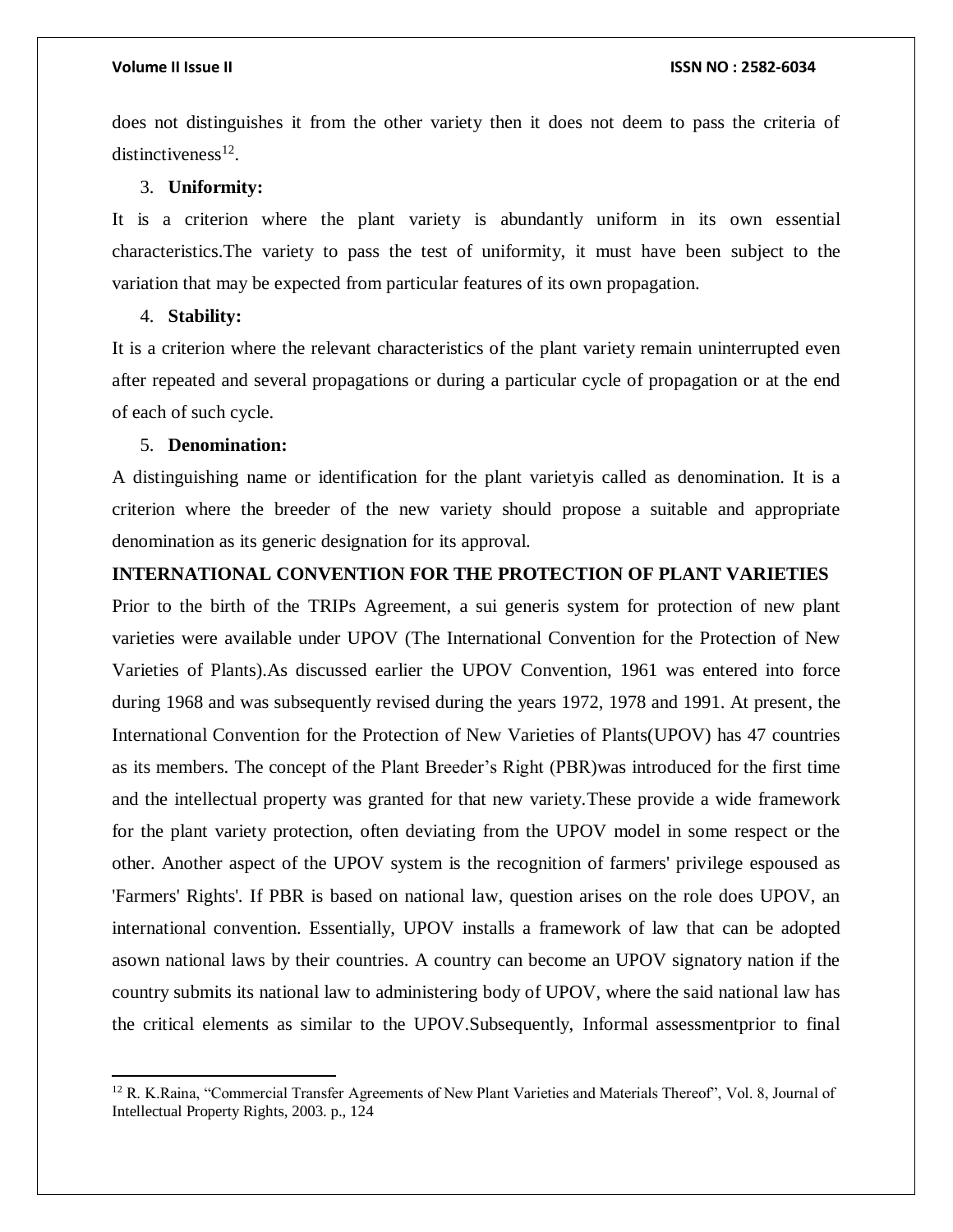diplomatic submission is conducted by the UPOV.Mechanism forproviding standardized definitions or interpretations of terms by harmonizing the national laws is provided under the UPOV. It also requires non-discrimination against the foreign applicants of the other Union members. Apart from these, UPOV alsoprovided the farmers' privilege, therebyallowing the farmers to use their own harvested material on their own farms of that protected varieties for the next production cycle and subject to exemptions it also to undertake limited exchange of seed on non-commercial scale.

The three components of the Plant Breeders Rights are as follows:

- 1. Rights of variety owner.
- 2. Definition or identification of the protectable subject matter
- 3. All requirements that must be met to get the protection

### **PROTECTION FROM CLUTCHES**

### 1. **Exemption from fees:**

The breeders are exempted from new set of provisions in place;accordingly the farmers are exempt from paying any fees for breeders or a farmer who wishesto receive copies of rules to examine documents and papers or the decisions made by the several authorities.

#### 2. **Disclosure:**

The Breeders certificate mounts to be cancelled, if the concealment of the passport data has been detected. The detailed disclosure of the passport data is required for the by the law. From this it is evident that, thebreeder enjoys protection for his own variety so that, no one steals the protection of the new variety from the breeder and claims it as theirs. The

### 3. **No terminator technology:**

Gene Use Restricting Technology (GURT) or terminator technology abolishes the improvement in the new plant varieties. The GURT technology establishes the trait variety using the chemical inducers which can be turned on and off. Thus accordingly, to prevent this, the breeders are required to enclose an affidavit that the new variety produced by them does not contain the GURT technology.

#### 4. **Protection against innocent infringement andBenefit-sharing:**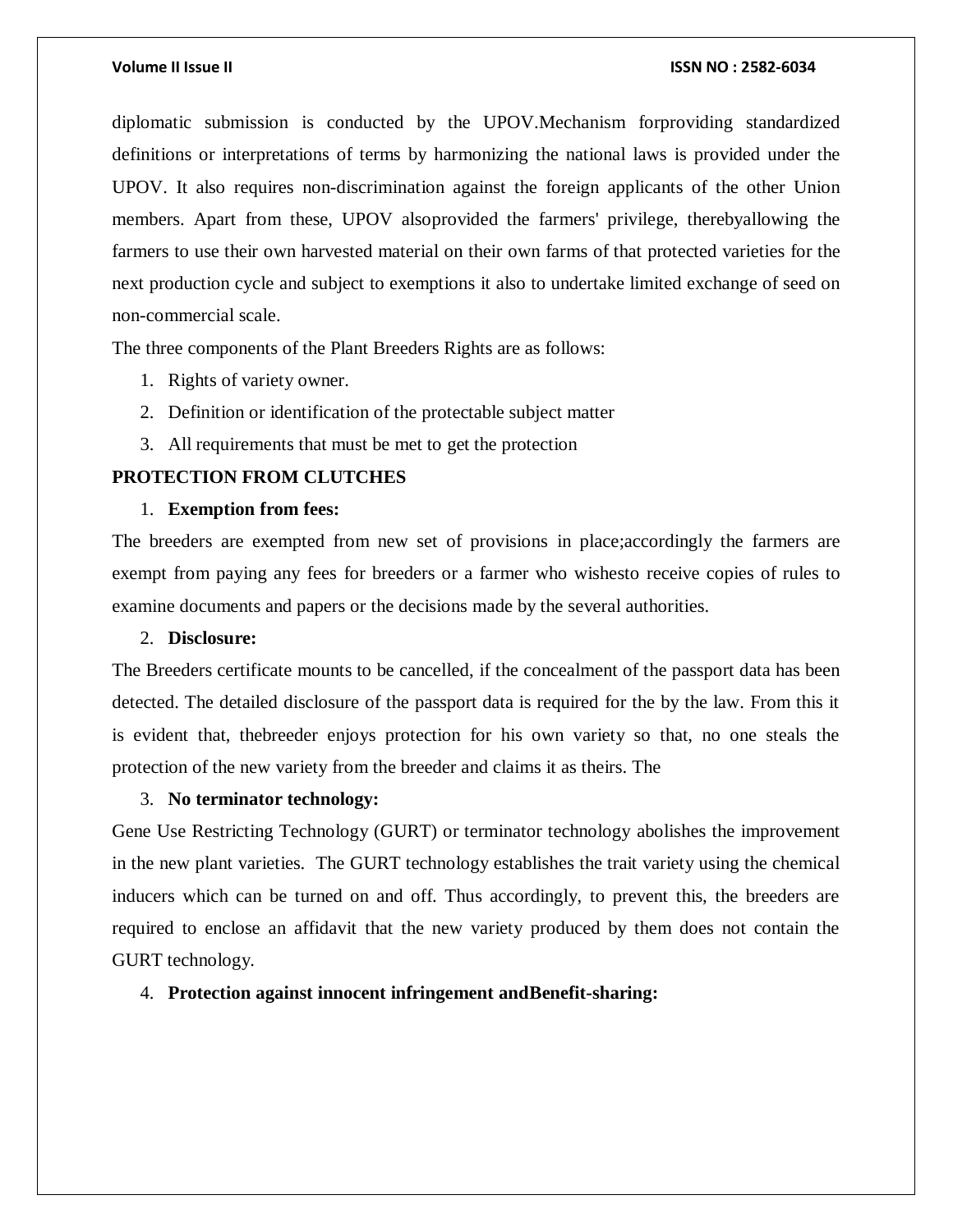The protection for the prosecution for innocent infringement<sup>13</sup>which had been provided by the law, protects the breeders form the farmers who unknowingly or knowingly infring or restrict the plant breeders rights. On the other hand, a new concept of 'Benefit sharing' establishes the protection of rights to the Breeder of that new plant variety. Benefit sharing means such proportion out of the benefit accruing to the breeder by virtue of monopoly granted to, as may be determined by the Authority in favor of and for payment to the beneficiary, who is the person or persons who conserve the plant varieties $^{14}$ .

#### 5. **Protection against bad seed:**

The breeders are secured and protected from the bad and fraudulent or trumped up seeds by the authorities. On the occurring of such situation, compensation is granted as to at least two times the value of the crop. Jail term will be provided for such repeated offence<sup>15</sup>. For Breeders who wanted to use the farmers, cannot create the Essentially Derived Varieties (EDVs) without the express permission of the farmers<sup>16</sup>.

#### 6. **Protection of Public Interest**:

The public interest clauses, like exclusion of certain varieties from protection and the grant of compulsory licensing has effect on public interestif some of the varieties is felt that prevention of commercial exploitation.Certain varieties may not be registered. Therefore the breeders are provided the grant of compulsory licenses to use the protected variety in case of failure of the breeder to satisfy the reasonable requirements to interested persons of the public by providing seeds at reasonable price or seeds becoming non-available.

The compulsory license is available for sale,production, and distribution of the seed or other propagating material. The compulsory licenses also induce reasonable compensation to the breeder and providing seeds in a timely manner at a reasonable priceto the farmers.

### **CONCLUSION:**

 $\overline{a}$ 

It can be concluded that, striking a balance between economic use and conservation will be difficult to achieve without specific coordination between these Acts at the implementation level.This type of an economy is dependent upon the farmer and the breeder along with the

<sup>&</sup>lt;sup>13</sup> Dr.Suman Sahai, "India's Plant Variety Protection And Farmers, Rights Act" Journal of Intellectual Property Rights, 2002 p. 306

<sup>14</sup> N. K. Acharya, "Text Book on Intellectual Property Rights", 2nd Ed., Hyderabad: Asia Law House, 2004. p.178 <sup>15</sup> Shanthi Chandrashekharan And Sujata Vasudev, "The Indian Plant Variety Act Beneficiaries: The Indian Farmer or the Corporate Seed Company?", Vol. 7, Journal of Intellectual Property Rights, 2002. p., 507

<sup>&</sup>lt;sup>16</sup> Verkey, E., 2007. Law of Plant Varieties Protection. Allahabad, Eastern Book Company, 13.